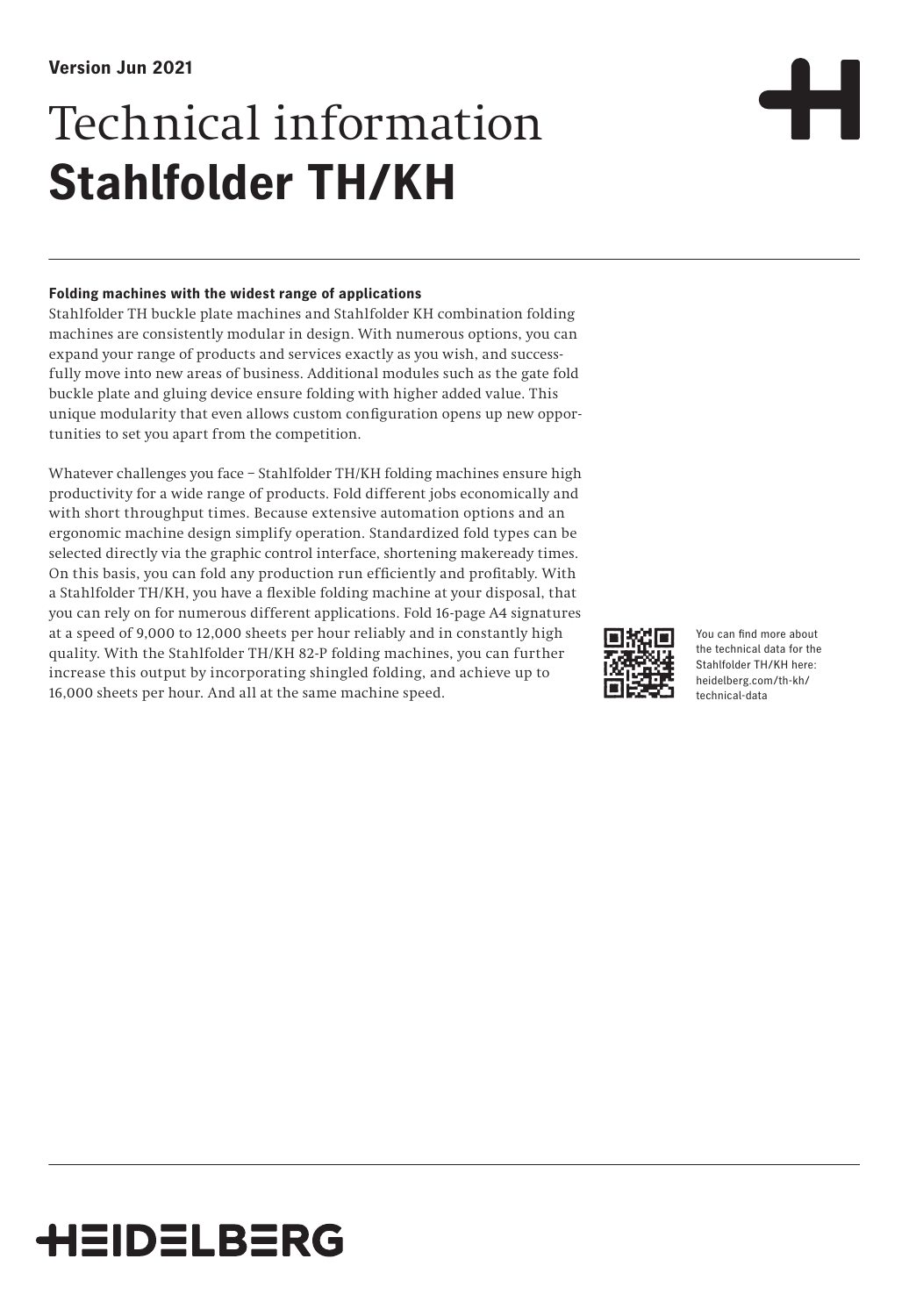|                                                                                                                             | Feeder                           |                                  | <b>Folding units</b>       |                               |                               |
|-----------------------------------------------------------------------------------------------------------------------------|----------------------------------|----------------------------------|----------------------------|-------------------------------|-------------------------------|
|                                                                                                                             | <b>Flat pile</b>                 | Round<br>continuous              | 1 <sup>st</sup> station 56 | 2 <sup>nd</sup> station 56    | 3rd station 56                |
| Version                                                                                                                     |                                  |                                  | Automated                  |                               |                               |
| Max. sheet size, width $\times$ length (cm)                                                                                 | $56 \times 90$                   | $56 \times 128$                  |                            |                               |                               |
| Min. sheet size, width × length (cm)                                                                                        | $14 \times 18$                   | $14 \times 18$                   |                            |                               |                               |
| Paper weight $(g/m2)$                                                                                                       | $40 - 250$                       | $40 - 250$                       |                            |                               |                               |
| Max. pile height (cm)                                                                                                       | 80                               | 8                                |                            |                               |                               |
| Number of buckle plates                                                                                                     |                                  |                                  | 4, 6 or 8                  | 4, 6 or 8                     | 2 or 4                        |
| Max. fold length (cm) position 1<br>Combination/comfort buckle plate <sup>1</sup><br>Small format buckle plate <sup>2</sup> |                                  |                                  | 58/63<br>58                | 46<br>46                      | 46                            |
| Min. fold length (cm)<br>Combination/comfort buckle plate<br>Small format buckle plate                                      |                                  |                                  | 6/6.85<br>3.5              | 6<br>3.5                      | 6                             |
| Max. speed (m/min.)                                                                                                         |                                  |                                  | 230                        | 210                           | 210                           |
| Min. speed (m/min.)                                                                                                         |                                  |                                  | 25                         | 25                            | 25                            |
| Diameter of folding rollers (mm)                                                                                            |                                  |                                  | 44                         | 44                            | 44                            |
| MCT control system                                                                                                          | touchscreen                      | touchscreen                      |                            | control panel<br>with display | control panel<br>with display |
| Power consumption (kVA)<br>3×400V, 50/60Hz, 35A<br>3×230V, 50/60Hz, 50A                                                     | incl. pump<br>5.7/6.3<br>5.7/6.3 | incl. pump<br>6.6/7.4<br>6.6/7.4 | in feeder<br>in feeder     | 1.6<br>1.6                    | 1.6<br>1.6                    |

1 Comfort buckle plate with continuous sheet stop and separate sheet deflector

2Modified combination buckle plate for producing small format products

Technical data subject to machine configuration, job, format, substrate and possibly other factors. The combination of individual features may vary from one country to another.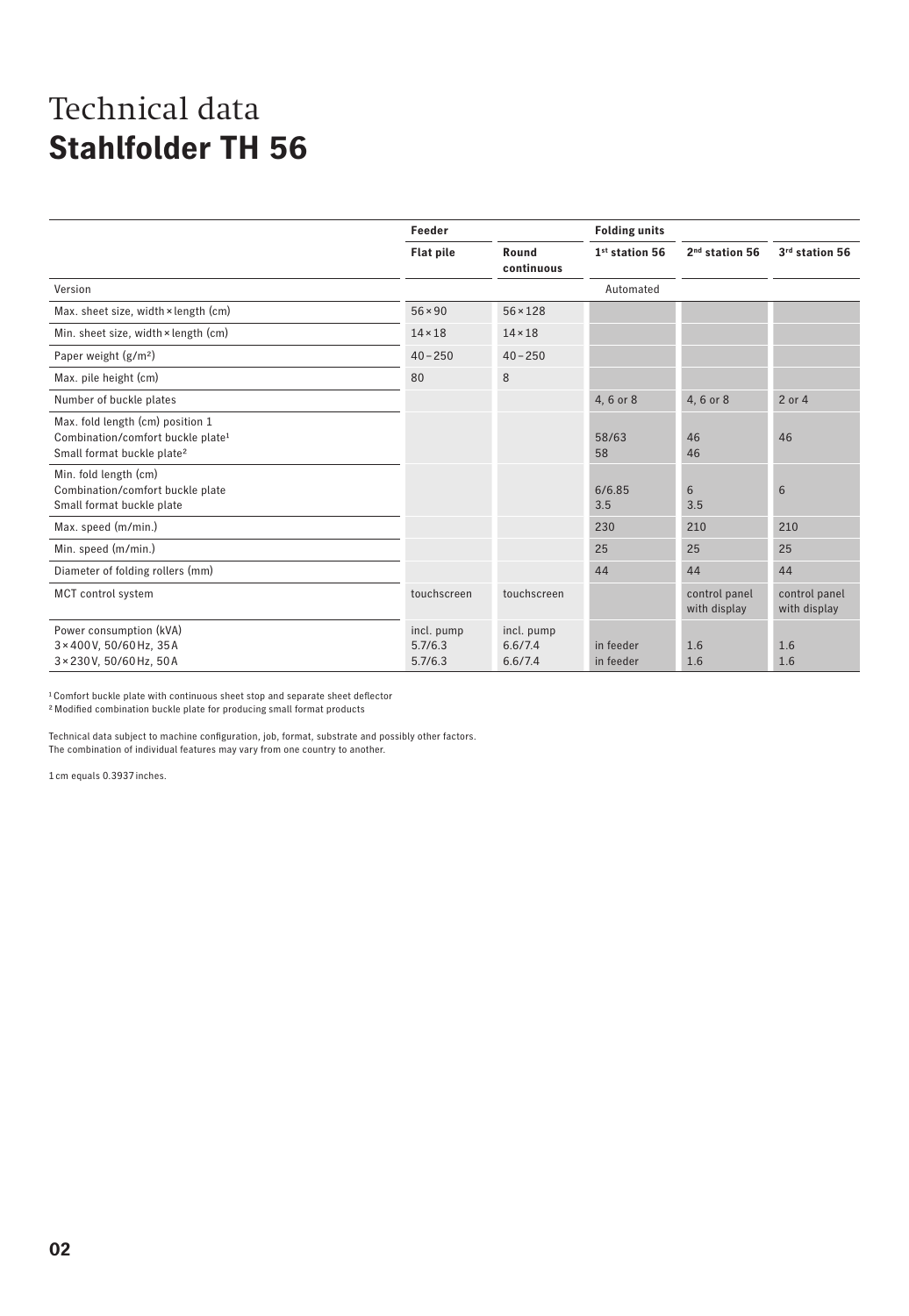|                                                                                                                   | Feeder                                          |                                                 |                                                 | <b>Folding units</b>   |                               |                               |
|-------------------------------------------------------------------------------------------------------------------|-------------------------------------------------|-------------------------------------------------|-------------------------------------------------|------------------------|-------------------------------|-------------------------------|
|                                                                                                                   | <b>Flat pile</b>                                | Round<br>continuous                             | Pallet                                          | $1st$ station 66       | $2nd$ station<br>66/56        | 3rd station 56                |
| Version                                                                                                           |                                                 |                                                 |                                                 | Manual or automated    |                               |                               |
| Max. sheet size, width × length (cm)                                                                              | $66 \times 104$                                 | $66 \times 128$                                 | $66 \times 104$                                 |                        |                               |                               |
| Min. sheet size, width × length (cm)<br>With twin suction wheel                                                   | $14 \times 18$<br>$20 \times 18$                | $14 \times 18$<br>$20 \times 18$                | $14 \times 18$<br>$20 \times 18$                |                        |                               |                               |
| Paper weight $(g/m2)$                                                                                             | $40 - 250$                                      | $40 - 250$                                      | $40 - 250$                                      |                        |                               |                               |
| Max. pile height (cm)                                                                                             | 80                                              | 8                                               | 120                                             |                        |                               |                               |
| Number of buckle plates                                                                                           |                                                 |                                                 |                                                 | 4, 6 or 8              | 4, 6 or 8                     | 2 or 4                        |
| Max. fold length (cm) position 1<br>Swing-deflector buckle plate<br>Combination/comfort buckle plate <sup>1</sup> |                                                 |                                                 |                                                 | 62<br>58/67            | 58<br>46                      | 58<br>46                      |
| Min. fold length (cm)<br>Swing-deflector buckle plate<br>Combination/comfort buckle plate                         |                                                 |                                                 |                                                 | 5.5<br>6/6.85          | 5.5<br>6                      | 5.5<br>6                      |
| Max. speed (m/min.)                                                                                               |                                                 |                                                 |                                                 | 230                    | 210                           | 210                           |
| Min. speed (m/min.)                                                                                               |                                                 |                                                 |                                                 | 25                     | 25                            | 25                            |
| Diameter of folding rollers (mm)                                                                                  |                                                 |                                                 |                                                 | 44                     | 44                            | 44                            |
| MCT control system                                                                                                | control panel<br>with display or<br>touchscreen | control panel<br>with display or<br>touchscreen | control panel<br>with display or<br>touchscreen |                        | control panel<br>with display | control panel<br>with display |
| Power consumption (kVA)<br>3×400V, 50/60Hz, 50A<br>3 × 230 V, 50/60 Hz, 63A                                       | incl. pump<br>5.7/6.3<br>5.7/6.3                | incl. pump<br>6.6/7.4<br>6.6/7.4                | incl. pump<br>7.0/7.8<br>7.0/7.8                | in feeder<br>in feeder | 1.6<br>1.6                    | 1.6<br>1.6                    |

 $^{\rm 1}$  Comfort buckle plate with continuous sheet stop and separate sheet deflector

Technical data subject to machine configuration, job, format, substrate and possibly other factors. The combination of individual features may vary from one country to another.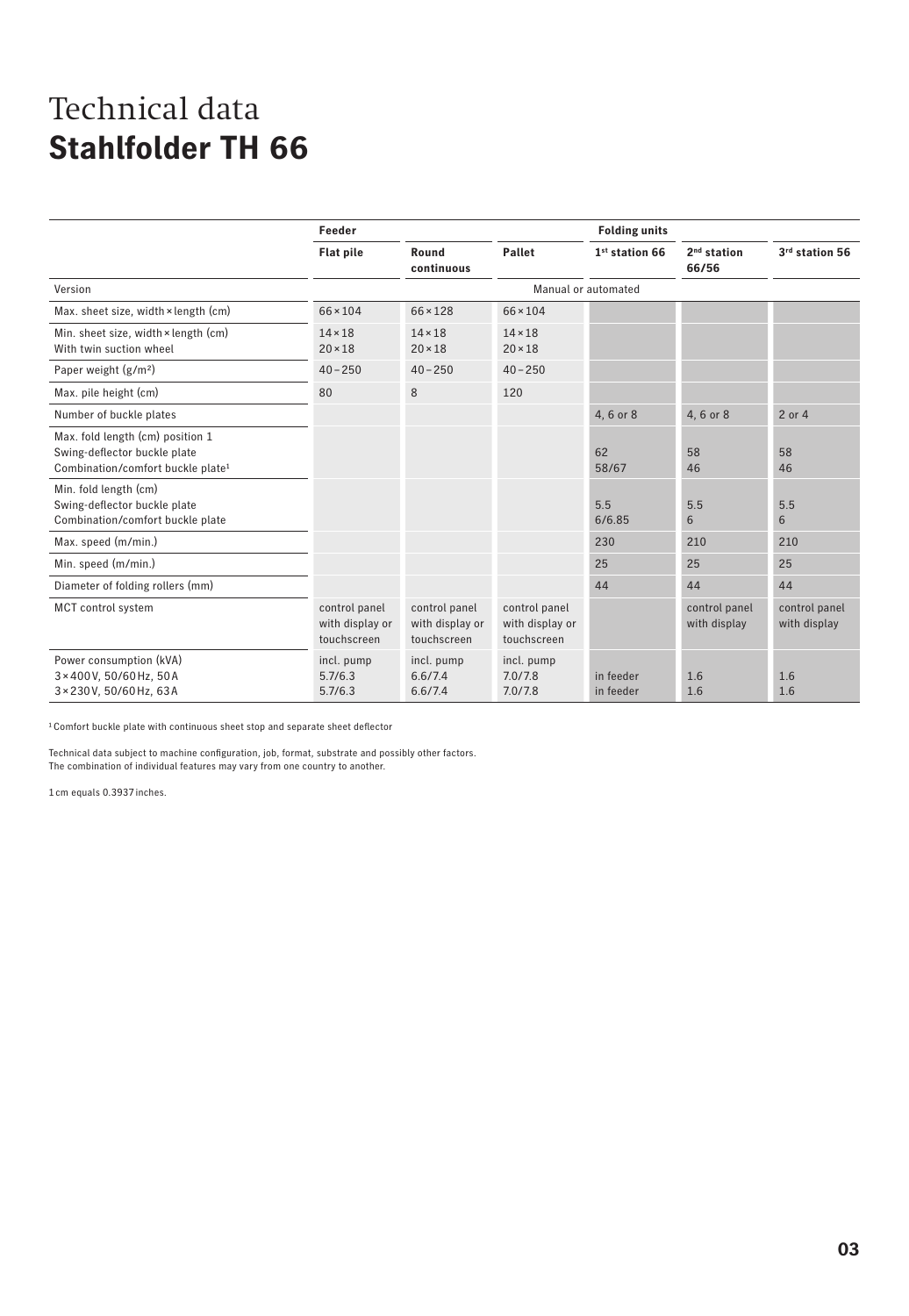|                                                                                                                   | Feeder<br><b>Folding units</b>                     |                                                               |                                                    |                        |                               |                               |                               |
|-------------------------------------------------------------------------------------------------------------------|----------------------------------------------------|---------------------------------------------------------------|----------------------------------------------------|------------------------|-------------------------------|-------------------------------|-------------------------------|
|                                                                                                                   | <b>Flat pile</b>                                   | Round<br>continuous                                           | <b>Pallet</b>                                      | $1st$ station<br>82    | $2nd$ station<br>82/66        | 3rd station<br>66/56          | 4 <sup>th</sup> station<br>56 |
| Version                                                                                                           |                                                    |                                                               |                                                    | Manual or automated    |                               |                               |                               |
| Max. sheet size, width × length (cm)                                                                              | $82 \times 120$                                    | $82 \times 128$                                               | $82 \times 120$                                    |                        |                               |                               |                               |
| Min. sheet size, width × length (cm)<br>With twin suction wheel                                                   | $14 \times 18$<br>$20 \times 18$                   | $14 \times 18$<br>$20 \times 18$                              | $14 \times 18$<br>$20 \times 18$                   |                        |                               |                               |                               |
| Paper weight $(g/m2)$                                                                                             | $40 - 250$                                         | $40 - 250$                                                    | $40 - 250$                                         |                        |                               |                               |                               |
| Max. pile height (cm)                                                                                             | 80                                                 | 8                                                             | 120                                                |                        |                               |                               |                               |
| Number of buckle plates                                                                                           |                                                    |                                                               |                                                    | 4, 6 or 8              | 4, 6 or 8                     | 2 or 4                        | $\overline{c}$                |
| Max. fold length (cm) position 1<br>Swing-deflector buckle plate<br>Combination/comfort buckle plate <sup>1</sup> |                                                    |                                                               |                                                    | 62<br>58/67            | 58<br>46                      | 58<br>46                      | 33<br>33                      |
| Min. fold length (cm)<br>Swing-deflector buckle plate<br>Combination/comfort buckle plate                         |                                                    |                                                               |                                                    | 5.5<br>6/6.85          | 5.5<br>6                      | 5.5<br>6                      | 5.5<br>6                      |
| Max. speed (m/min.)                                                                                               |                                                    |                                                               |                                                    | 230                    | 210                           | 210                           | 210                           |
| Min. speed (m/min.)                                                                                               |                                                    |                                                               |                                                    | 25                     | 25                            | 25                            | 25                            |
| Diameter of folding rollers (mm)                                                                                  |                                                    |                                                               |                                                    | 44                     | 44                            | 44                            | 44                            |
| MCT control system                                                                                                | control panel<br>with display<br>or<br>touchscreen | control panel<br>with display<br><sub>or</sub><br>touchscreen | control panel<br>with display<br>or<br>touchscreen |                        | control panel<br>with display | control panel<br>with display | control panel<br>with display |
| Power consumption (kVA)<br>3×400V, 50/60Hz, 50A<br>3×230V.50/60Hz.63A                                             | incl. pump<br>6.7/7.5<br>6.7/7.5                   | incl. pump<br>6.6/7.4<br>6.6/7.4                              | incl. pump<br>7.0/7.8<br>7.0/7.8                   | in feeder<br>in feeder | 1.6<br>1.6                    | 1.6<br>1.6                    | 1.6<br>1.6                    |

1Comfort buckle plate with continuous sheet stop and separate sheet deflector

Technical data subject to machine configuration, job, format, substrate and possibly other factors. The combination of individual features may vary from one country to another.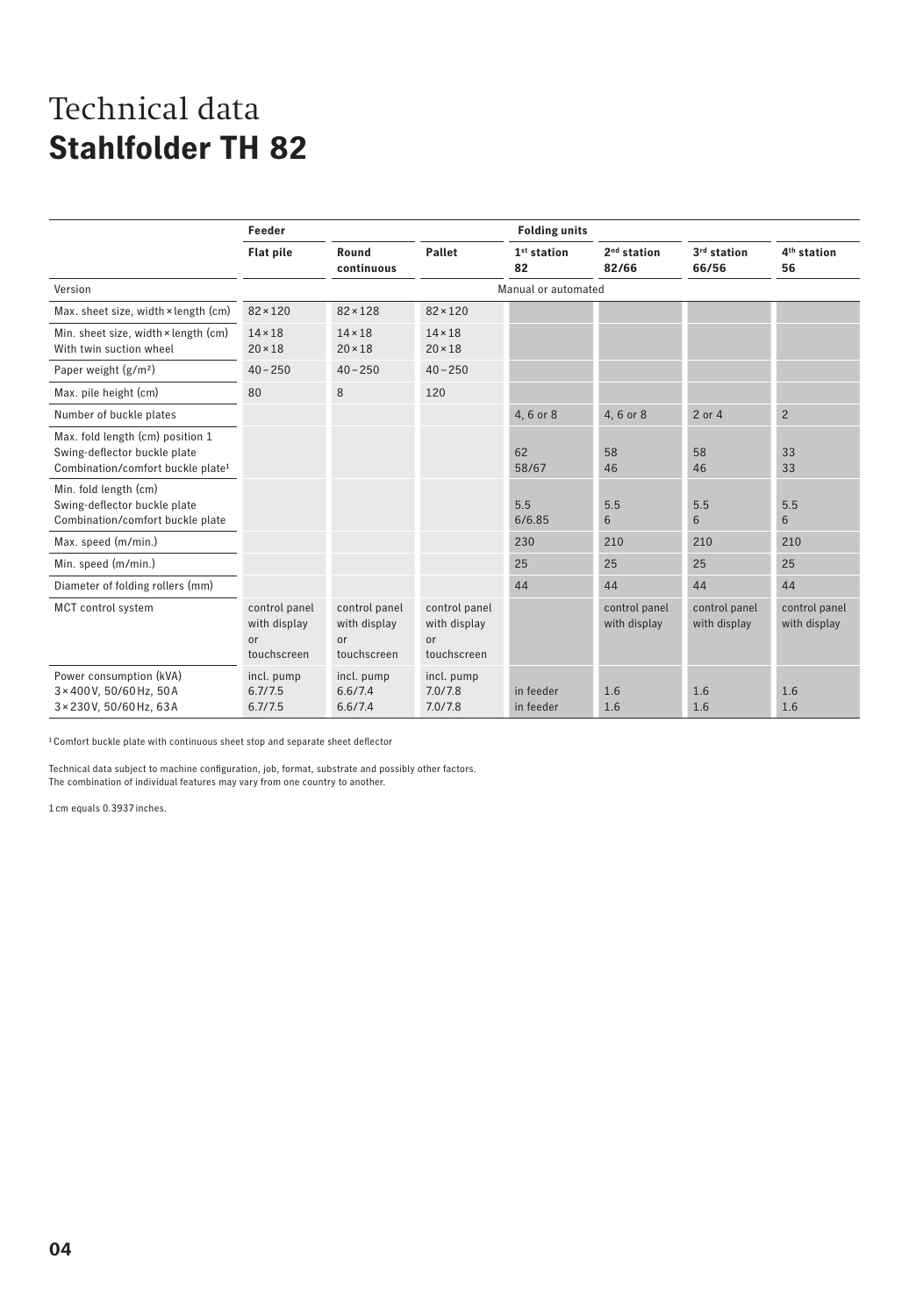|                                                                                                                                                                                                                                                                                                                                  | Feeder                           | <b>Folding units</b>       |                               |                               |                               |
|----------------------------------------------------------------------------------------------------------------------------------------------------------------------------------------------------------------------------------------------------------------------------------------------------------------------------------|----------------------------------|----------------------------|-------------------------------|-------------------------------|-------------------------------|
|                                                                                                                                                                                                                                                                                                                                  | <b>PFX</b> pallet                | 1 <sup>st</sup> station 96 | 2 <sup>nd</sup> station 82    | 3rd station 66                | 4 <sup>th</sup> station 56    |
| Version                                                                                                                                                                                                                                                                                                                          | Automated                        |                            | Manual or automated           |                               |                               |
| Max. sheet size, width × length (cm)                                                                                                                                                                                                                                                                                             | $96.5 \times 132$                |                            |                               |                               |                               |
| Min. sheet size, width × length (cm)                                                                                                                                                                                                                                                                                             | $42 \times 30$                   |                            |                               |                               |                               |
| Paper weight $(g/m2)$                                                                                                                                                                                                                                                                                                            | $70 - 250$                       |                            |                               |                               |                               |
| Max. pile height (cm)                                                                                                                                                                                                                                                                                                            | 120                              |                            |                               |                               |                               |
| Number of buckle plates                                                                                                                                                                                                                                                                                                          |                                  | 6                          | 4, 6 or 8                     | $\overline{4}$                | $\overline{c}$                |
| Max. fold length (cm) position 1<br>Swing-deflector buckle plate<br>Combination buckle plate                                                                                                                                                                                                                                     |                                  | 671                        | 58<br>58                      | 58<br>46                      | 33<br>33                      |
| Min. fold length (cm)<br>Swing-deflector buckle plate<br>Combination buckle plate                                                                                                                                                                                                                                                |                                  | 6.85 <sup>1</sup><br>6     | 5.5<br>6                      | 5.5<br>6                      | 5.5<br>6                      |
| Max. speed (m/min.)                                                                                                                                                                                                                                                                                                              |                                  | 230                        | 210                           | 210                           | 210                           |
| Min. speed (m/min.)                                                                                                                                                                                                                                                                                                              |                                  | 25                         | 25                            | 25                            | 25                            |
| Diameter of folding rollers (mm)                                                                                                                                                                                                                                                                                                 |                                  | 44                         | 44                            | 44                            | 44                            |
| MCT control system                                                                                                                                                                                                                                                                                                               | touchscreen                      |                            | control panel<br>with display | control panel<br>with display | control panel<br>with display |
| Power consumption (kVA)<br>3×400V, 50/60Hz, 50A<br>3 × 230 V, 50/60 Hz, 63A                                                                                                                                                                                                                                                      | incl. pump<br>6.3/6.8<br>6.3/6.8 | in feeder<br>in feeder     | 1.6<br>1.6                    | 1.6<br>1.6                    | 1.6<br>1.6                    |
| Required compressed air flow at 6 bar (standard I/min.)<br>The compressed air supply must be provided by the customer.<br>It must satisfy the following specifications, as a minimum:<br>. Quick-release coupling DN 10 (NPS) with a minimum flow rate of<br>3.000 l/min.<br>• Compressed air quality to ISO 8573-1:2010 (4-4-2) | 2,000                            |                            |                               |                               |                               |

1 With motor-controlled sheet stop and folding sheet deflector

Technical data subject to machine configuration, job, format, substrate and possibly other factors. The combination of individual features may vary from one country to another.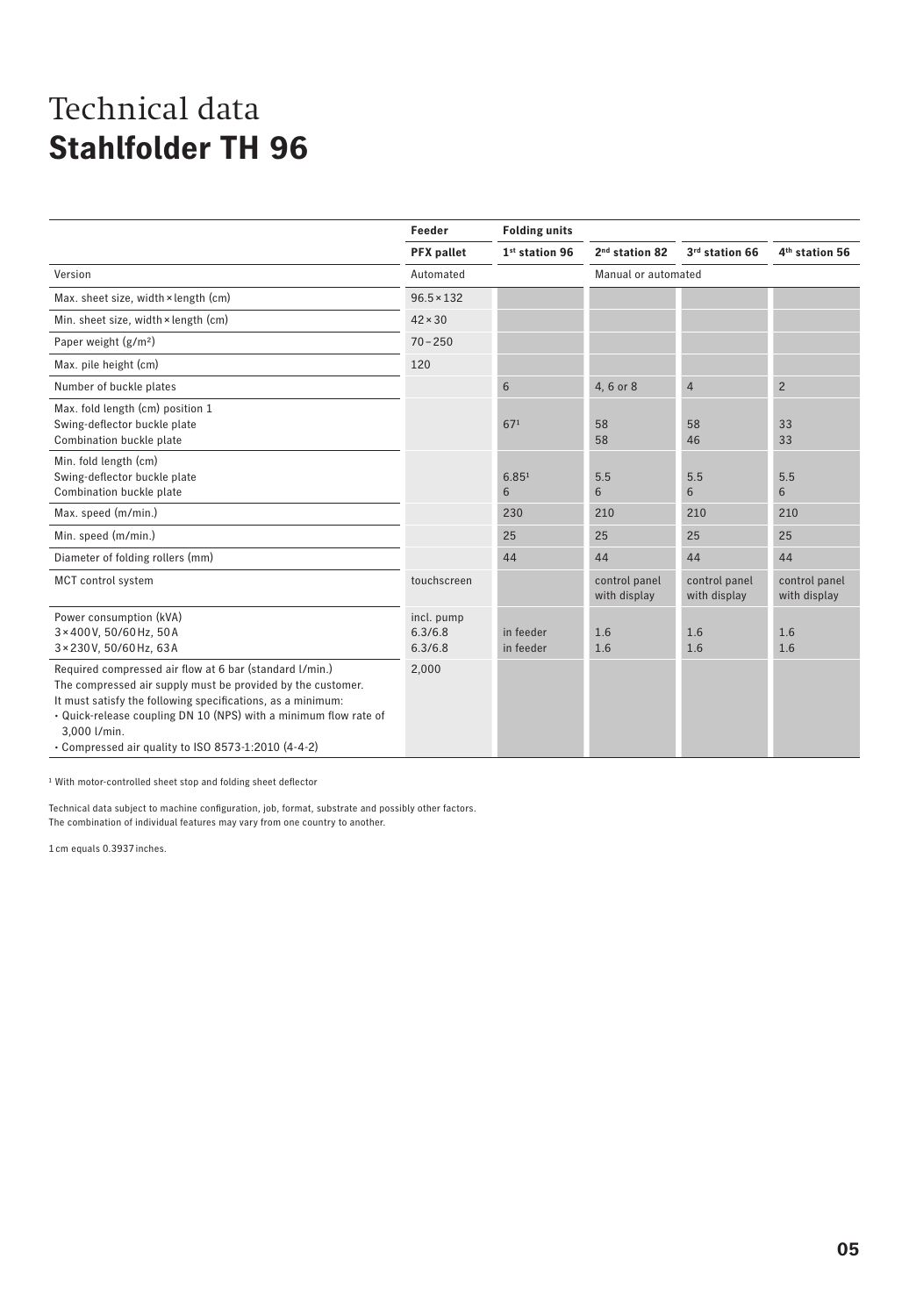|                                                                                                                            | Feeder                                          |                                                 |                                                 | <b>Folding units</b>   |                                 |                            |
|----------------------------------------------------------------------------------------------------------------------------|-------------------------------------------------|-------------------------------------------------|-------------------------------------------------|------------------------|---------------------------------|----------------------------|
|                                                                                                                            | <b>Flat pile</b>                                | Round<br>continuous                             | <b>Pallet</b>                                   | <b>Parallel fold</b>   | 1 <sup>st</sup> cross-fold      | 2 <sup>nd</sup> cross-fold |
| Version                                                                                                                    | Manual or automated                             |                                                 |                                                 |                        |                                 |                            |
| Max. sheet size, width × length (cm)                                                                                       | $66 \times 104$                                 | $66 \times 128$                                 | $66 \times 104$                                 |                        | $66 \times 52$                  | $52 \times 33$             |
| Min. sheet size, width × length (cm)<br>With twin suction wheel                                                            | $14 \times 18$<br>$20 \times 18$                | $14 \times 18$<br>$20 \times 18$                | $14 \times 18$<br>$20 \times 18$                |                        | $14 \times 10$                  | $14 \times 10$             |
| Paper weight (g/m <sup>2</sup> )                                                                                           | $40 - 250$                                      | $40 - 250$                                      | $40 - 250$                                      |                        |                                 |                            |
| Max. pile height (cm)                                                                                                      | 80                                              | 8                                               | 120                                             |                        |                                 |                            |
| Number of buckle plates                                                                                                    |                                                 |                                                 |                                                 | 4 or 6                 |                                 |                            |
| Max. fold length (cm) position 1<br>Swing-deflector buckle plate<br>Combination/comfort buckle plate <sup>1</sup>          |                                                 |                                                 |                                                 | 62<br>58/67            |                                 |                            |
| Min. fold length (cm)<br>Swing-deflector buckle plate<br>Combination/comfort buckle plate                                  |                                                 |                                                 |                                                 | 5.5<br>6/6.85          |                                 |                            |
| Cross-fold configurations<br>Compact (manual)<br>Automated                                                                 |                                                 |                                                 |                                                 |                        |                                 | KL, KTL, KZ<br>KL, KTL     |
| Max. speed (m/min.)<br>Manual/automated                                                                                    |                                                 |                                                 |                                                 | 230                    | 200/230                         | 200/230                    |
| Min. speed (m/min.)                                                                                                        |                                                 |                                                 |                                                 | 25                     | 25                              | 25                         |
| Diameter of folding rollers (mm)                                                                                           |                                                 |                                                 |                                                 | 44                     | 44                              | 44                         |
| MCT control system                                                                                                         | control panel<br>with display or<br>touchscreen | control panel<br>with display or<br>touchscreen | control panel<br>with display or<br>touchscreen |                        | control panel<br>or touchscreen |                            |
| Power consumption (kVA)<br>3×400V, 50/60Hz, 35A<br>3 × 230 V, 50/60 Hz, 50 A                                               | incl. pump<br>7.6/8.2<br>7.6/8.2                | incl. pump<br>8.5/9.3<br>8.5/9.3                | incl. pump<br>8.9/9.7<br>8.9/9.7                | in feeder<br>in feeder | in feeder<br>in feeder          | in feeder<br>in feeder     |
| Compressed air consumption at 6 bar<br>(standard liters)<br>The compressed air supply must be provided by<br>the customer. |                                                 |                                                 |                                                 |                        | 85                              |                            |

1 Comfort buckle plate with continuous sheet stop and separate sheet deflector

Technical data subject to machine configuration, job, format, substrate and possibly other factors. The combination of individual features may vary from one country to another.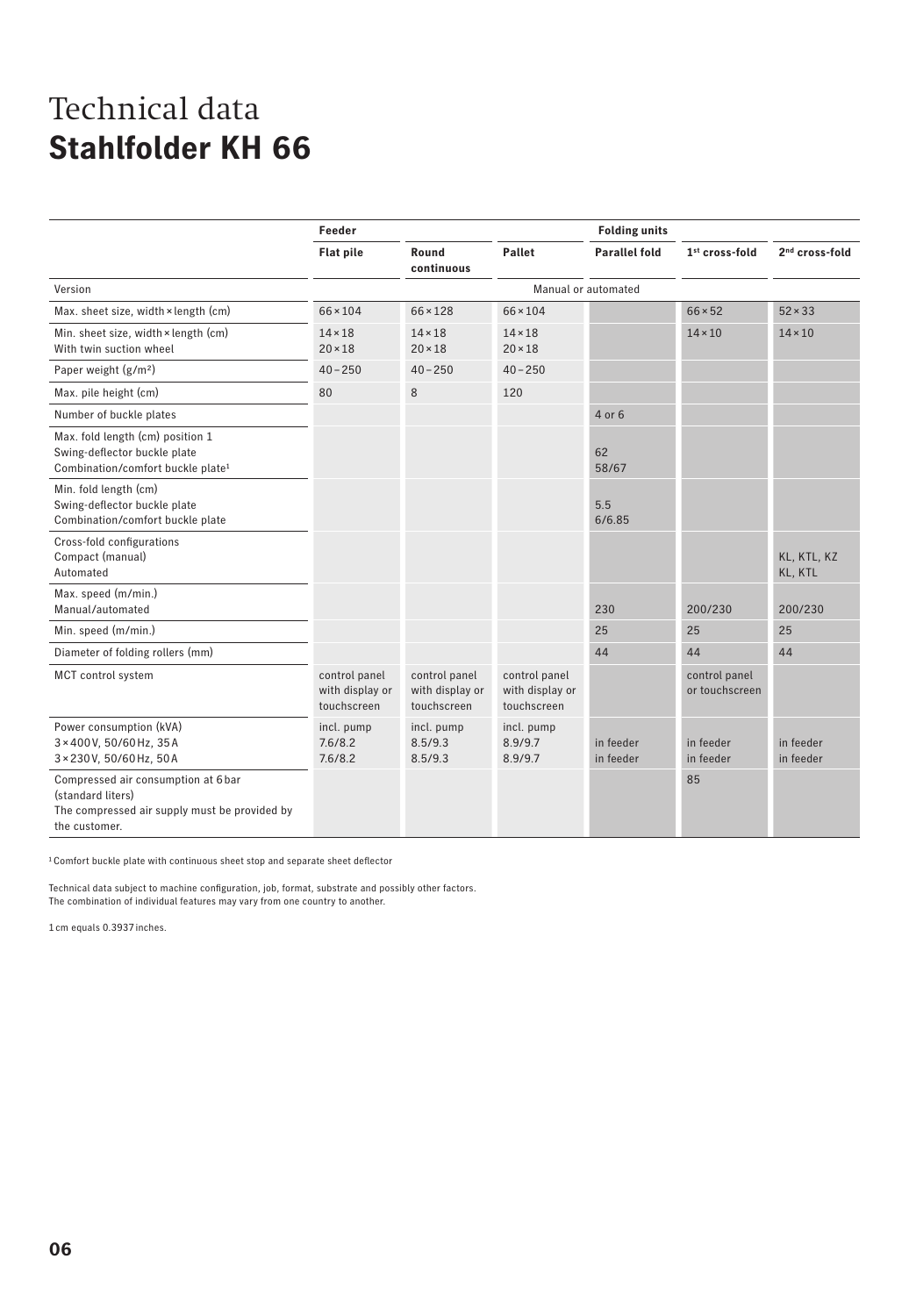#### Technical data **Stahlfolder KH 78 Compact**

|                                                                                                                      | Feeder                                          |                                                 |                                                 | <b>Folding units</b>   |                            |                            |                        |
|----------------------------------------------------------------------------------------------------------------------|-------------------------------------------------|-------------------------------------------------|-------------------------------------------------|------------------------|----------------------------|----------------------------|------------------------|
|                                                                                                                      | <b>Flat pile</b>                                | Round<br>continuous                             | Pallet                                          | <b>Parallel fold</b>   | 1 <sup>st</sup> cross-fold | 2 <sup>nd</sup> cross-fold | 3rd cross-fold         |
| Version                                                                                                              | Manual or automated                             |                                                 |                                                 |                        | Manual                     |                            |                        |
| Max. sheet size, width × length (cm)                                                                                 | $78 \times 120$                                 | $78 \times 128$                                 | $78 \times 120$                                 |                        | $78 \times 58$             | $58 \times 39$             | $39 \times 30$         |
| Min. sheet size, width × length (cm)<br>With twin suction wheel                                                      | $14 \times 18$<br>$20 \times 18$                | $14 \times 18$<br>$20 \times 18$                | $14 \times 18$<br>$20 \times 18$                |                        | $14 \times 10$             | $14 \times 10$             | $14 \times 10$         |
| Paper weight $(g/m2)$                                                                                                | $40 - 250$                                      | $40 - 250$                                      | $40 - 250$                                      |                        |                            |                            |                        |
| Max. pile height (cm)                                                                                                | 80                                              | 8                                               | 120                                             |                        |                            |                            |                        |
| Number of buckle plates                                                                                              |                                                 |                                                 |                                                 | 4 or 6                 |                            |                            |                        |
| Max. fold length (cm) position 1<br>Swing-deflector buckle plate<br>Combination/comfort buckle<br>plate <sup>1</sup> |                                                 |                                                 |                                                 | 62<br>58/67            |                            |                            |                        |
| Min. fold length (cm)<br>Swing-deflector buckle plate<br>Combination/comfort buckle plate                            |                                                 |                                                 |                                                 | 5.5<br>6/6.85          |                            |                            |                        |
| Cross-fold configurations                                                                                            |                                                 |                                                 |                                                 |                        |                            | KL, KTL, KZ                | KLL, KTLL,<br>KZ L/R   |
| Max. speed (m/min.)                                                                                                  |                                                 |                                                 |                                                 | 230                    | 200                        | 200                        | 200                    |
| Min. speed (m/min.)                                                                                                  |                                                 |                                                 |                                                 | 25                     | 25                         | 25                         | 25                     |
| Diameter of folding rollers (mm)                                                                                     |                                                 |                                                 |                                                 | 44                     | 44                         | 44                         | 44                     |
| MCT control system                                                                                                   | control panel<br>with display or<br>touchscreen | control panel<br>with display or<br>touchscreen | control panel<br>with display or<br>touchscreen |                        | control panel              |                            |                        |
| Power consumption (kVA)<br>3×400V, 50/60Hz, 50A<br>3 × 230 V, 50/60 Hz, 63 A                                         | incl. pump<br>7.5/8.3<br>7.5/8.3                | incl. pump<br>7.4/8.2<br>7.4/8.2                | incl. pump<br>7.8/8.6<br>7.8/8.6                | in feeder<br>in feeder | in feeder<br>in feeder     | in feeder<br>in feeder     | in feeder<br>in feeder |

1 Comfort buckle plate with continuous sheet stop and separate sheet deflector

Technical data subject to machine configuration, job, format, substrate and possibly other factors. The combination of individual features may vary from one country to another.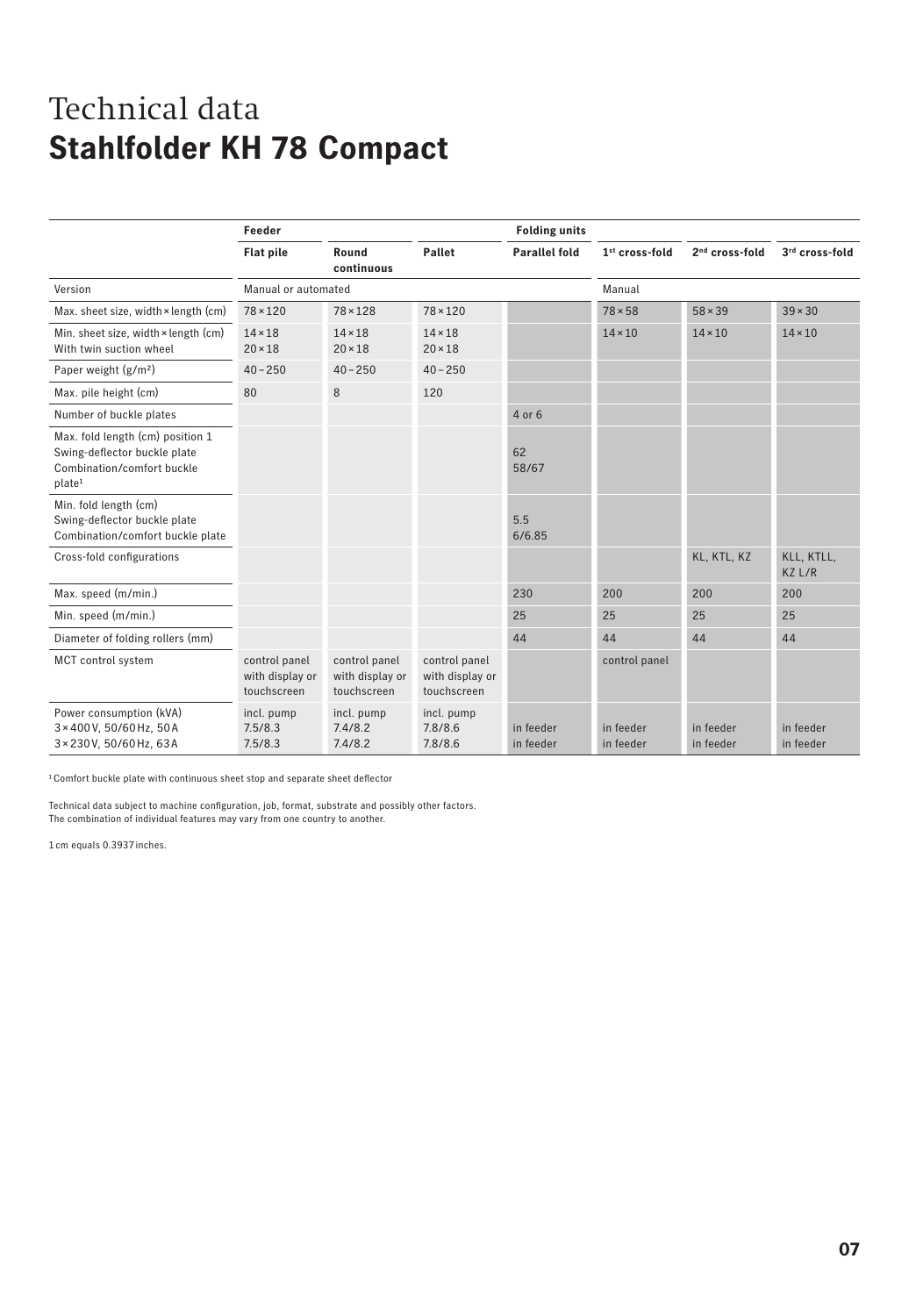|                                                                                                                            | Feeder                           |                                  |                                  | <b>Folding units</b>   |                            |                        |
|----------------------------------------------------------------------------------------------------------------------------|----------------------------------|----------------------------------|----------------------------------|------------------------|----------------------------|------------------------|
|                                                                                                                            | <b>Flat pile</b>                 | Round<br>continuous              | Pallet                           | <b>Parallel fold</b>   | 1 <sup>st</sup> cross-fold | $2nd cross-fold$       |
| Version                                                                                                                    |                                  |                                  |                                  | Automated              |                            |                        |
| Max. sheet size, width × length (cm)                                                                                       | $82 \times 120$                  | $82 \times 128$                  | $82 \times 120$                  |                        | $82 \times 62$             | $62 \times 41$         |
| Min. sheet size, width × length (cm)<br>With twin suction wheel                                                            | $14 \times 18$<br>$20 \times 18$ | $14 \times 18$<br>$20 \times 18$ | $14 \times 18$<br>$20 \times 18$ |                        | $16 \times 10^{1}$         | $16 \times 10^{1}$     |
| Paper weight $(g/m2)$                                                                                                      | $40 - 250$                       | $40 - 250$                       | $40 - 250$                       |                        |                            |                        |
| Max. pile height (cm)                                                                                                      | 80                               | 8                                | 120                              |                        |                            |                        |
| Number of buckle plates                                                                                                    |                                  |                                  |                                  | 4 or 6                 |                            |                        |
| Max. fold length (cm) position 1<br>Combination/comfort buckle plate <sup>2</sup>                                          |                                  |                                  |                                  | 58/67                  |                            |                        |
| Min. fold length (cm)<br>Combination/comfort buckle plate                                                                  |                                  |                                  |                                  | 6/6.85                 |                            |                        |
| Cross-fold configurations                                                                                                  |                                  |                                  |                                  |                        |                            | KL, KTL, KZ            |
| Max. speed (m/min.)                                                                                                        |                                  |                                  |                                  | 230                    | 230                        | 230                    |
| Min. speed (m/min.)                                                                                                        |                                  |                                  |                                  | 25                     | 25                         | 25                     |
| Diameter of folding rollers (mm)                                                                                           |                                  |                                  |                                  | 44                     | 44                         | 44                     |
| MCT control system                                                                                                         | control panel                    | control panel                    | control panel                    |                        | touchscreen                |                        |
| Power consumption (kVA)<br>3 × 400 V, 50/60 Hz, 35 A<br>3 × 230 V, 50/60 Hz, 50 A                                          | incl. pump<br>8.6/9.4<br>8.6/9.4 | incl. pump<br>8.5/9.3<br>8.5/9.3 | incl. pump<br>8.9/9.7<br>8.9/9.7 | in feeder<br>in feeder | in feeder<br>in feeder     | in feeder<br>in feeder |
| Compressed air consumption<br>at 6 bar (standard liters)<br>The compressed air supply must be<br>provided by the customer. |                                  |                                  |                                  |                        | 85                         |                        |

1 With small-size format stop in the cross-fold unit

2 Comfort buckle plate with continuous sheet stop and separate sheet deflector

Technical data subject to machine configuration, job, format, substrate and possibly other factors. The combination of individual features may vary from one country to another.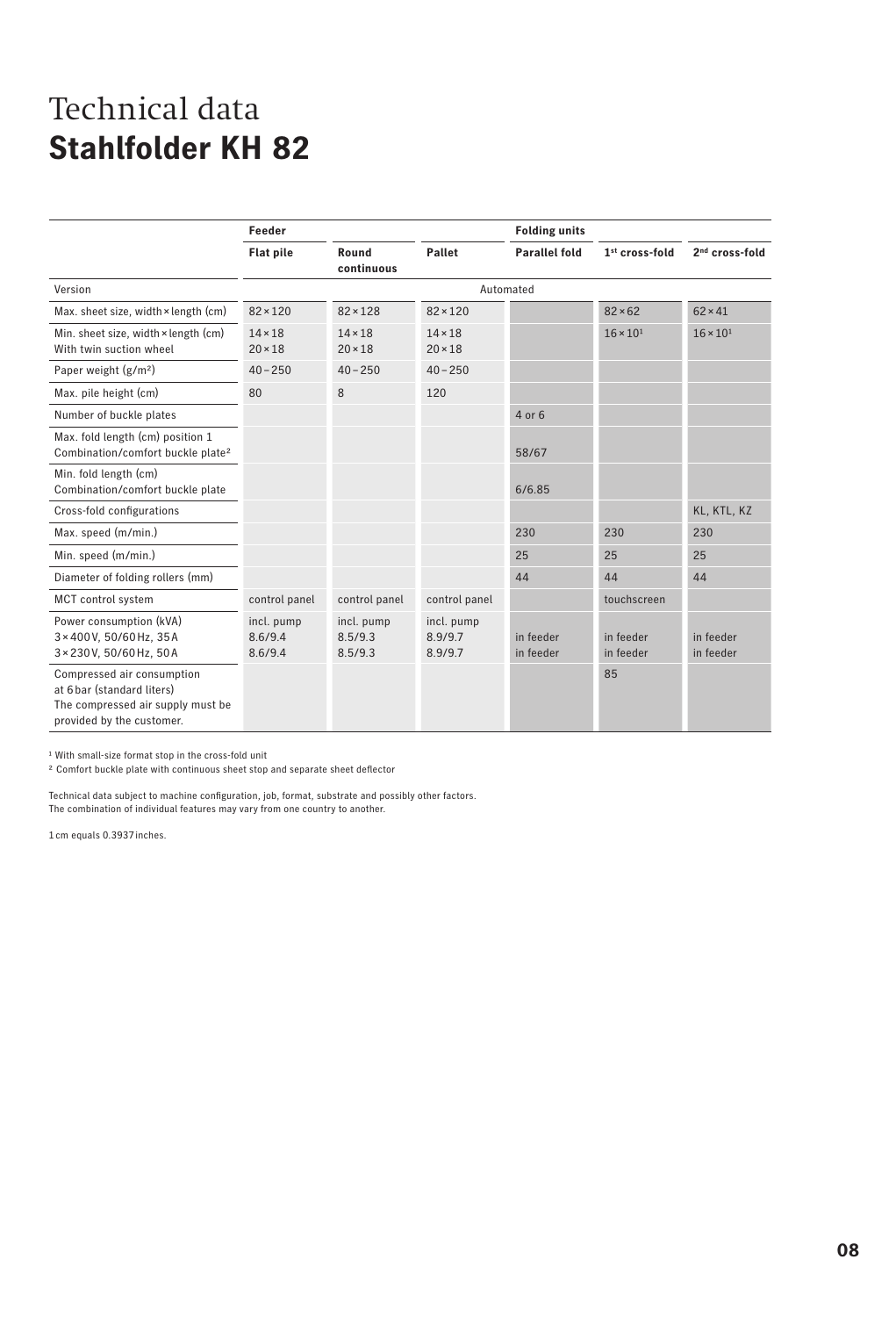|                                                                                                                                                                                                                                                                                                                                               | Feeder                           | <b>Folding units</b>       |                               |                               |
|-----------------------------------------------------------------------------------------------------------------------------------------------------------------------------------------------------------------------------------------------------------------------------------------------------------------------------------------------|----------------------------------|----------------------------|-------------------------------|-------------------------------|
|                                                                                                                                                                                                                                                                                                                                               | <b>PFX</b> pallet                | 1 <sup>st</sup> station 82 | 2 <sup>nd</sup> station 66    | 3rd station 66                |
| Version                                                                                                                                                                                                                                                                                                                                       | Automated                        | Manual or automated        |                               |                               |
| Max. sheet size, width × length (cm)                                                                                                                                                                                                                                                                                                          | $82 \times 112.5$                |                            |                               |                               |
| Min. sheet size, width × length (cm)                                                                                                                                                                                                                                                                                                          | $42 \times 30$                   |                            |                               |                               |
| Paper weight (g/m <sup>2</sup> )                                                                                                                                                                                                                                                                                                              | $70 - 250$                       |                            |                               |                               |
| Max. pile height (cm)                                                                                                                                                                                                                                                                                                                         | 120                              |                            |                               |                               |
| Number of buckle plates                                                                                                                                                                                                                                                                                                                       |                                  | 6                          | $\overline{4}$                | 4                             |
| Max. fold length (cm)<br>Comfort buckle plate <sup>1</sup>                                                                                                                                                                                                                                                                                    |                                  | 632                        | 51 <sup>3</sup>               | 383                           |
| Min. fold length (cm)<br>Combination/comfort buckle plate <sup>1</sup>                                                                                                                                                                                                                                                                        |                                  | 6/15 <sup>2</sup>          | 6/19.5 <sup>3</sup>           | 6/16.5 <sup>3</sup>           |
| Max. speed (m/min.)                                                                                                                                                                                                                                                                                                                           |                                  | 230                        | 210                           | 210                           |
| Min. speed (m/min.)                                                                                                                                                                                                                                                                                                                           |                                  | 25                         | 25                            | 25                            |
| Diameter of folding rollers (mm)                                                                                                                                                                                                                                                                                                              |                                  | 44                         | 44                            | 44                            |
| MCT control system                                                                                                                                                                                                                                                                                                                            | touchscreen                      |                            | control panel with<br>display | control panel with<br>display |
| Power consumption (kVA)<br>3×400V, 50/60Hz, 50A<br>3 × 230 V, 50/60 Hz, 63A                                                                                                                                                                                                                                                                   | incl. pump<br>8.0/8.8<br>8.0/8.8 | in feeder<br>in feeder     | 2.8<br>2.8                    | 1.6<br>1.6                    |
| Required compressed air flow at<br>6 bar (standard l/min.)<br>The compressed air supply must be provided by<br>the customer. It must satisfy the following speci-<br>fications, as a minimum:<br>· Quick-release coupling DN 10 (NPS) with a<br>minimum flow rate of 3,000 l/min.<br>• Compressed air quality to ISO 8573-1:2010<br>$(4-4-2)$ | 2,000                            |                            |                               |                               |

<sup>1</sup> Comfort buckle plate with continuous sheet stop and separate sheet deflector

2 At roller frame position 2

<sup>3</sup> At roller frame position 1

Technical data subject to machine configuration, job, format, substrate and possibly other factors. The combination of individual features may vary from one country to another.